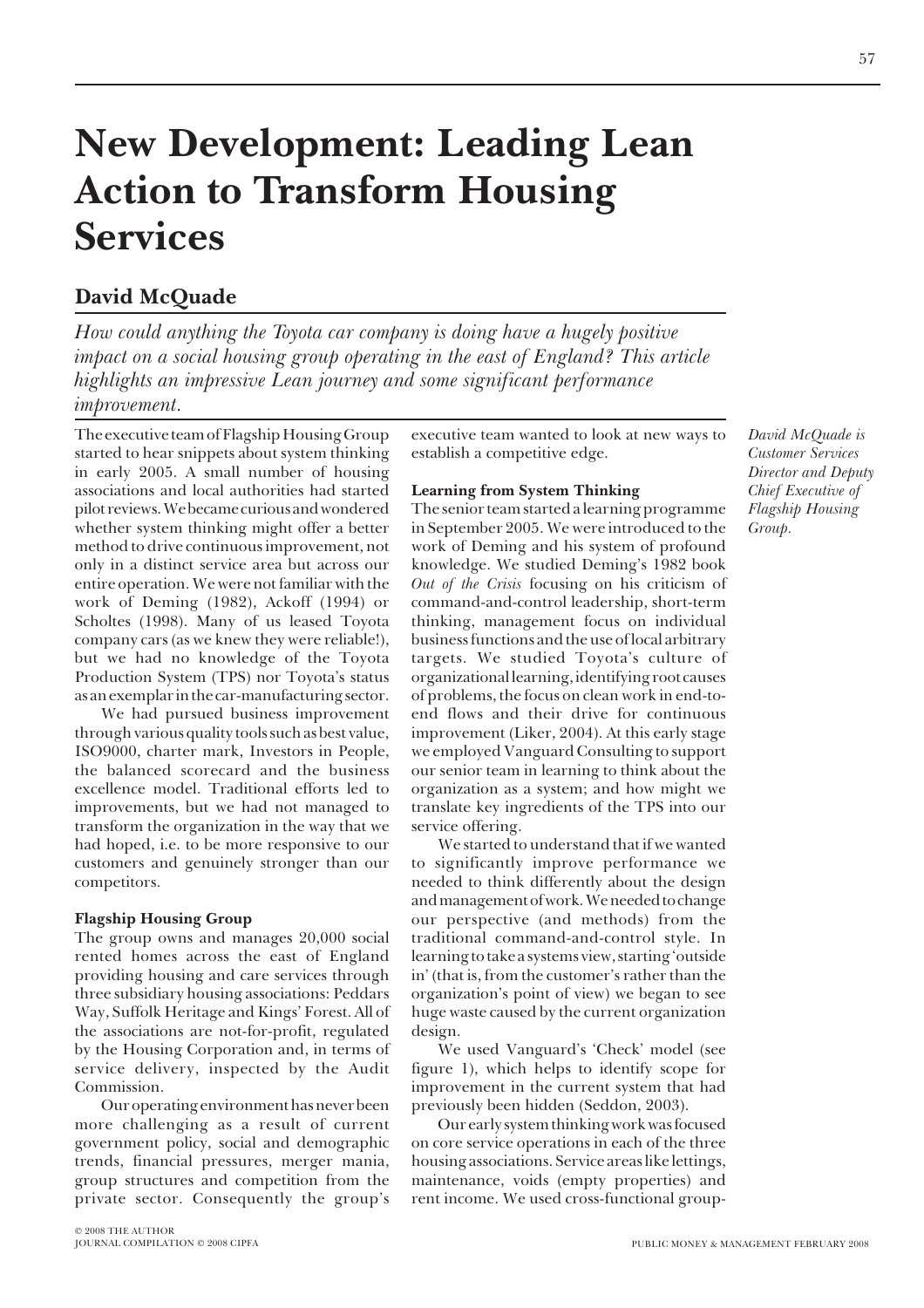

**3 Capability of response**

**Figure 1. Vanguard's 'Check' model.**

wide teams to do 'check'. Taking a system thinking perspective we learned about:

**Demand: T + F 1 What matters?**

- •Customer demand, including an insight into value demand (what we are here for) and failure demand (caused by failure to do something or do something right for the customer). We had not analysed the type and frequency of demand in this way previously. We were stunned by the amount of failure demand.
- •Our current capability (linked to purpose).

We introduced new measures, including end-to-end time of the completion of key services from the customer's point of view (different to our internally focused targets or KPIs from our regulators). This measurement offered very different learning about the actual service being delivered.

- •Detailed workflow through mapping (on numerous flip charts which was visually powerful in terms of the learning experience). This highlighted value and waste, offering a fascinating new insight into the reality of what was going on in our systems.
- •The waste driven into current systems due to current policy, procedures, structures, and regulation. Perversely, we found some 'budget' controls actually built in cost.
- •Targets and bonus systems driving the wrong behaviours—the priority was to make the numbers rather than continuously improve the way that the work works, from a customer's point of view.
- •Managers typically paying attention to topdown imposed targets, regulation and best practice; offering management edicts based on opinion not data; significant time spent on performance management of individuals rather than a focus on what was going on in the work. Most managers, even in small



**Figure 2. Example of repairs system before redesign (found during check). Responsive repairs beforehand: 31 processes; 26 waste; 5 value.**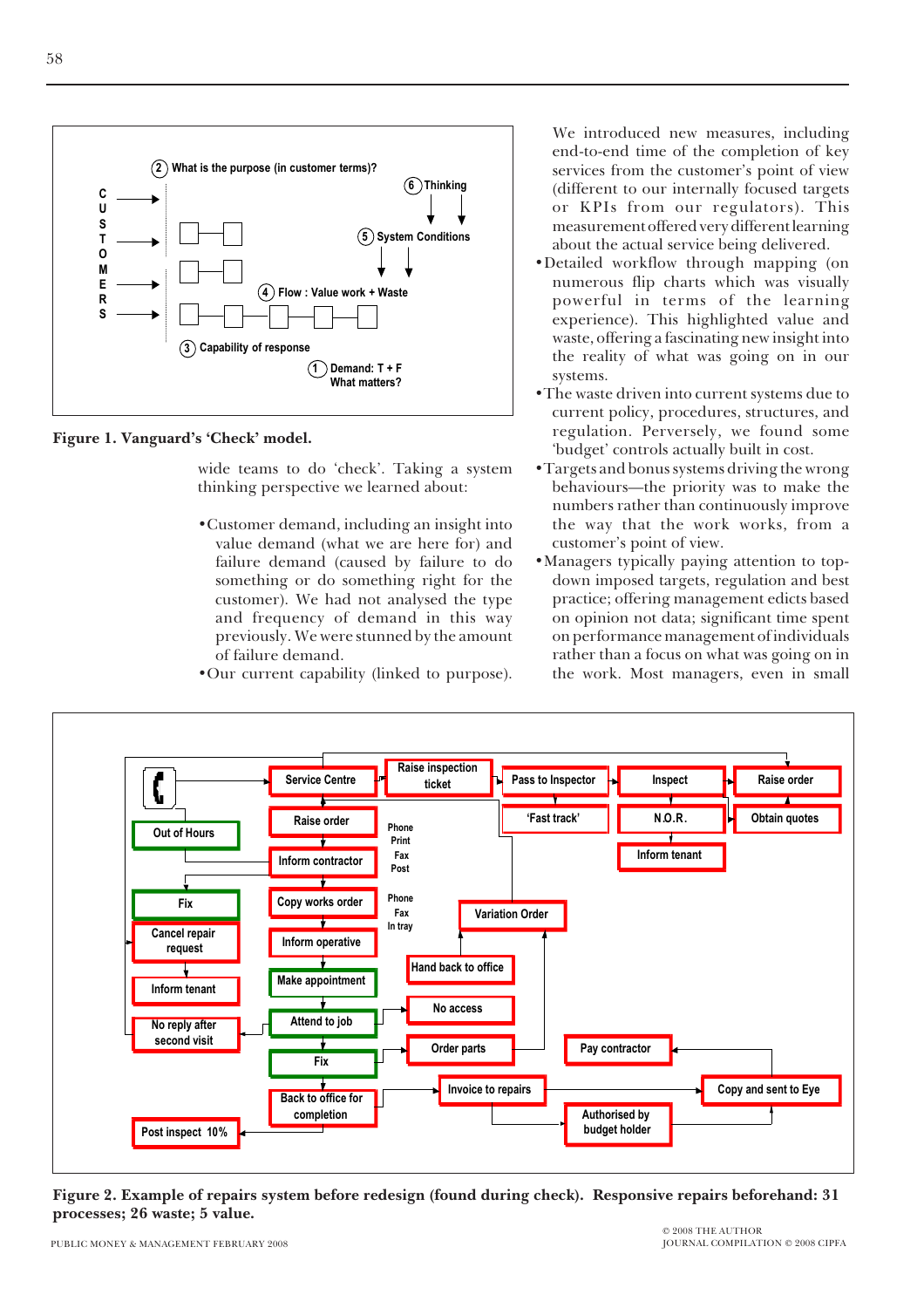

**Figure 3. Example of repairs system before redesign (found during check). Responsive repairs after we redesigned the system: 8 processes; 3 waste; 5 value.**

teams, were remote from the actual work.

#### **General Findings**

We found 80% waste in all systems from a customer's point of view. We found checking, duplication, re-work, backlogs, queuing, inventory, handoffs (passing work between teams), functionional silos doing their bit—all causing sub-optimal performance.

#### **Results and Impact**

Just over two years on since we started this journey, we have begun to secure some tremendous results. Customers are very satisfied with new service redesigns that offer improved performance from their point of view:

- •Failure demand reduced from 70% to 30%.
- •Total end-to-end time on repairs reduced from 129 days to 7.7 days.
- •Repairs demand reduced by 25% due to getting more jobs right, first time.
- •Repairs staying fixed 99.21%.
- •Voids re-let quicker with 80% within one week, down from four weeks.
- •Thirty per cent of voids re-let back to back (within one day), not achieved in old system, only after redesign.
- •Thirty five per cent handoffs via service centre reduced to 17%.

Senior managers are learning to see the organization as a system. In doing this, they understand that variation in performance is due to the system—Deming (1982) said that 95% variation in performance is due to the system and 5% to the individual.

 Managers, staff and partners are now thinking differently about the work, working in end-to-end flows rather than just focusing on their 'bit'. And people understand the importance of working up and down stream. Not only is the thinking different in our organization, but managers are better equipped (Check–Plan–Do) to realize the scope for improvement.

In terms of financial impact, we are achieving some excellent outcomes:

- •Overall maintenance costs have reduced to September 2003 levels, with a £1 million operational saving against budget in 2006/ 07.
- •Gross rent arrears were reduced by £500,000 at the end of 2006/07.
- •Printing, postage, stationery costs, and officerunning costs have dropped to September 2003 levels.

#### **Leadership**

Our journey has fundamentally changed senior management thinking about the design and management of work. Leading system thinking in a service organization like Flagship means managers being in the actual work—not hands'-off, behind the desk, always in meetings, doing one-on-one appraisals with staff setting targets they will never achieve, but hands'-on, looking at capability measures, basing decisions on good knowledge/data rather than opinion, designing our service response on real demand and most critically, understanding and delivering 'what matters to our customers'.